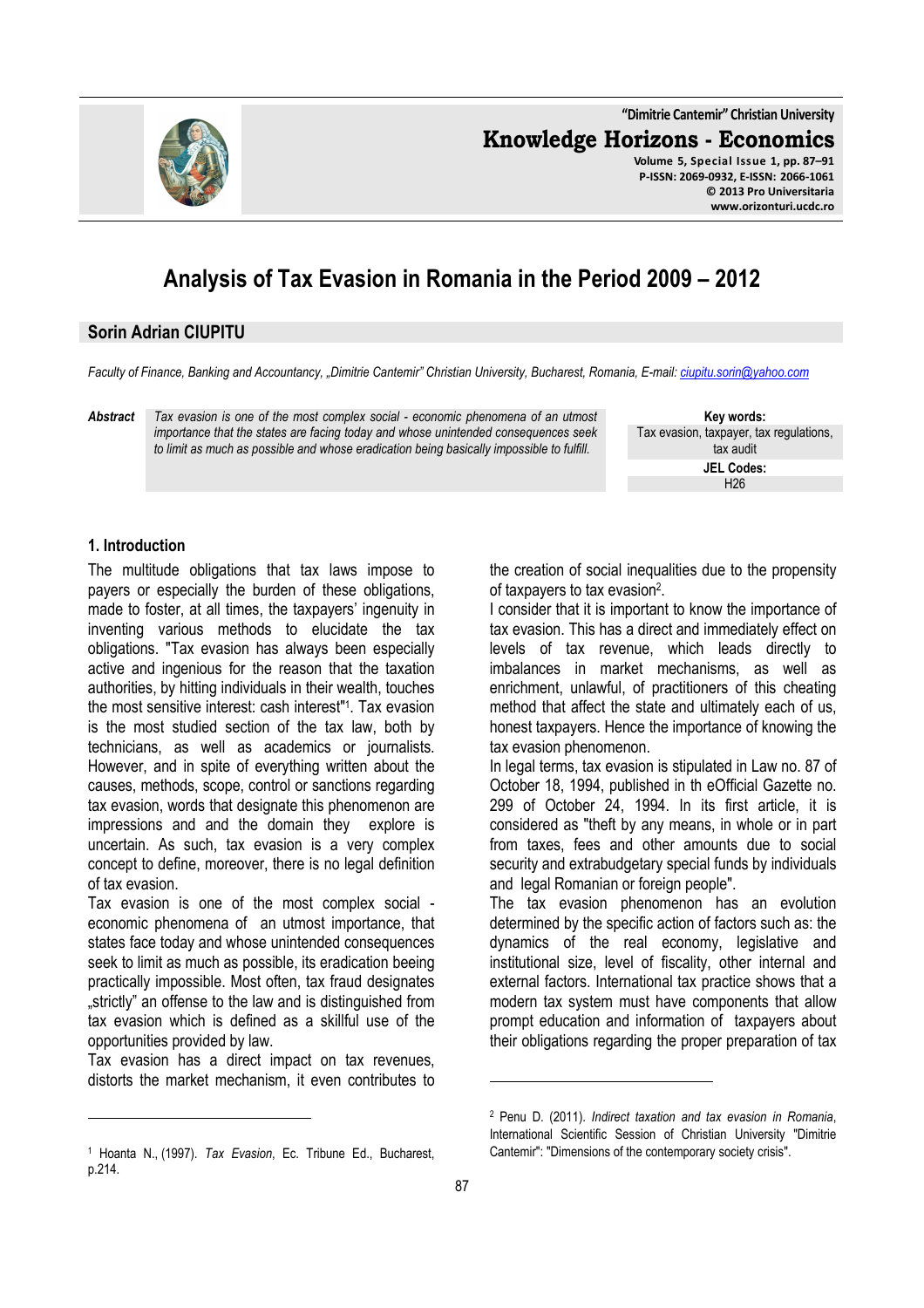returns, of keeping an accurate evidence of income and expenses incurred connected for the work performed, penalties and sanctions applicable to those who violate the law.

Law no. 87 from 1994 for combating the tax evasion provides a range of penalties and fines applied to individuals and legal persons ; finding violations and applying penalties is underdone by the Financial Controller of the Ministry of Finance and territorial units subordinated, financial Guard and other organs authorized by law.

In Article 3 of this law there are provided taxpayer obligations, namely:

- Declaration within 5 days of recording data about the subunits formed in subsidiaries, branches, outlets, warehouses, stores and any other places where are developed the income-producing activities, banks and bank accounts in ron or foreign currency wherever they operate, both in the country and abroad;

- Declaration of goods supervisory body or taxable values stored in any other places;

Declaration of any changes regarding the headquarters, branch offices, warehouses, bank accounts within 15 days from the data when they occurred. Statement will be communicated to the competent tax authorities;

- Highlighting realised revenues and incurred expenditures from developed activities by drawing registers or any other documents required by law;

- Term payment of the amounts owed to the state as a result of obtaining income, possession of movable or immovable property or the conduct of activities subject to taxes.

It must be said that tax evasion is undoubtedly one of the most studied phenomena in the tax Law and Taxation both theoretically and practically. Neverthess, there is not a fairly precise definition of the studied phenomenon. We can talk about some inaccuracies in defining the terms of tax evasion, tax fraud, economic crime, inaccuracies arising mainly from the use of a set of terms to define essentially the same thing: willful failure to tax obligations by taxpayers.

Fraud and tax evasion are complex issues that require a coordinated and multilayered response. Aggressive tax planning is also an issue that needs urgent attention. These are global challenges that no EU country can face alone. Action Plan in fiscal matters governed by the joint statement of the United Kingdom and Germany from november 5, 2012 which requires taking measures on international level to consolidate

tax standards, identifies a number of specific actions that can be developed now and in the future. <sup>3</sup>

Implementation of sustainable fiscal policies is essential for the accumulation of surplus value to the macroeconomic level. Reducing public debt and budget deficits contribute to maintaining low interest rates, helping to keep inflation under control and provide a framework for developing optimal investment.<sup>4</sup>

In the content of the article we identified data of controls made by the competent authorities in Romania, as well as data regarding their fight to combat and limit tax evasion, information analyzed in comparison to a 4 year period (2009-2012).

I have highlighted, based on performance reports during 2009 - 2012 using data from the tax audit work, the results obtained by the Financial Guard and National Customs Authority in the fight against tax evasion and the objectives of the National Agency for Fiscal Administration on medium term from 2013 to 2016.

The article continues with the object and functions of the tax audit, a tool for preventing, detecting and fighhting tax evasion and extent of its forms, while being presented the subject and the manner of audit.

## **2.Tax Evasion in Romania**

In relation to tax regulations, the behavior of economic agents is contradictory, with trends and motivations to circumvent or limit the impact of the tax burden over their financial results.

Therefore, there is need for implementation and maintenance by state of financial and fiscal control to prevent or reduce the losses of public revenue due to tax evasion behavior of individuals and businesses.

The most important control functions of the evasion phenomenon in terms of permanence, completeness and scope, returns to the National Agency for Fiscal Administration (N.A.F.A.) as representative of the state and the execution of the state budget.

N.A.F.A. was founded by O.G. No. 86/2003, is in operation since 2004 and is under the Ministry of Public Finance (MFP).

Financial Guard operates under its authority, also the National Customs Authority (N.C.A.) general directorates of the public finance county and the

l

<sup>3</sup> Radu M.E. (2013). *Financial cooperation mechanisms in the fight against banking fraud in the UE*, Knowledge Horizons- Economics, vol. V (2013), no. 4/2013, ProUniversitaria Publishing House, Bucharest, p. 91.

<sup>4</sup> Radu D. I.(2013). *Tax Competition – economic and financial policy instruments*, Knowledge Horizons- Economics, vol. V (2013), no. 3/2013, ProUniversitaria Publishing House, Bucharest, p. 91.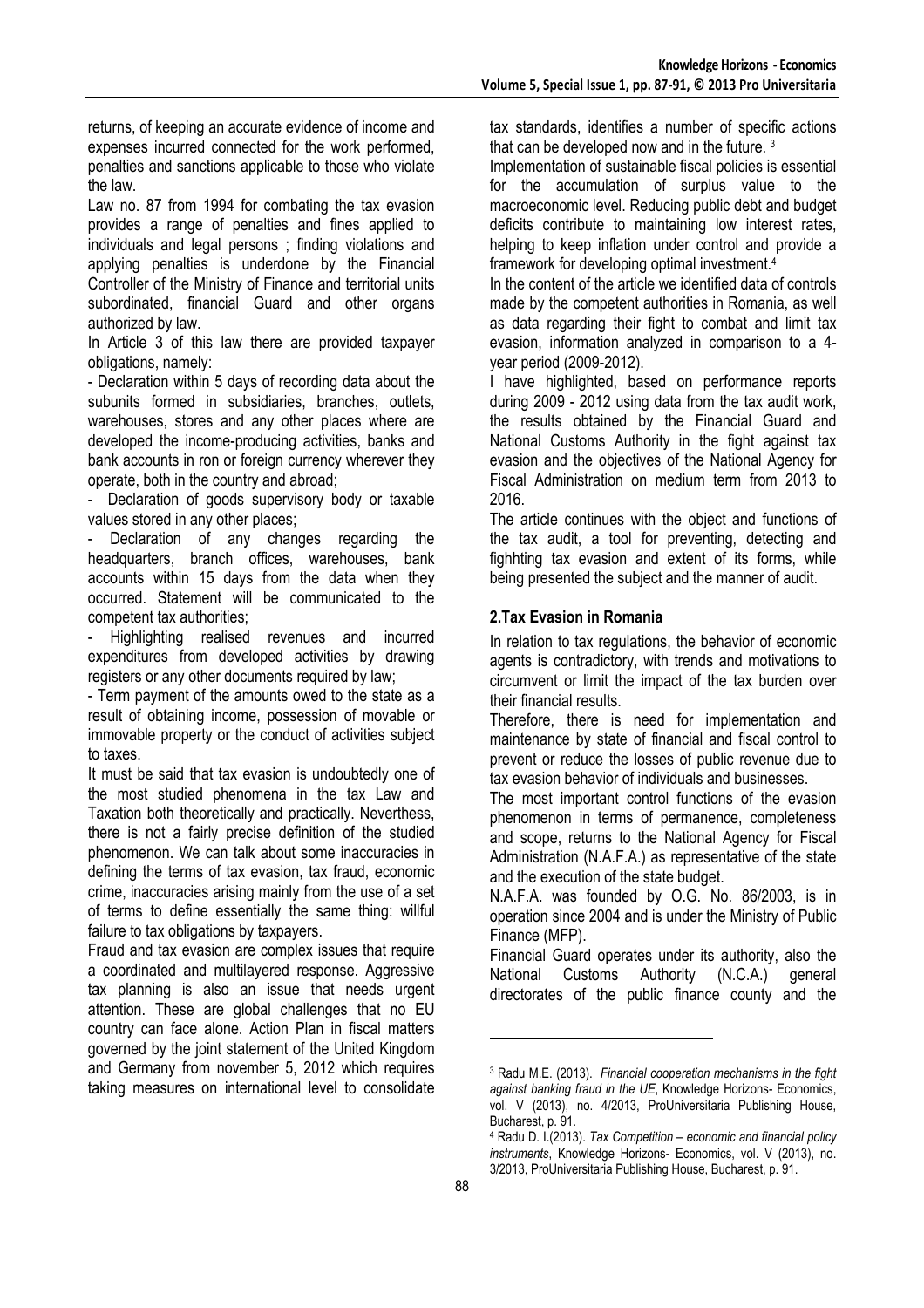General Directorate of Public Finance of Bucharest, as public institutions with legal personality: <sup>5</sup>

a) Financial Guard - central unit (Bucharest General Commissariat), 41 county departments and department of Bucharest;

b) National Customs Authority - central office, 8 regional directions, 42 county directions including Excise and Customs Directorate of Bucharest, 46 customs offices (44 inner border and 2 of inside );

c) Tax administration - central office, 42 DGFP's (county and Bucharest DGFP), 42 medium AFP for taxpayers, 221 municipal, city, communal AFP , and districts of Bucharest and the General Administration of Large Taxpayers.

Fighting tax evasion was in the analyzed period 2009- 2012, a very important goal for N.A.F.A.

The control carried out by the three structures of N.A.F.A. (tax audit, the Financial Guard and the National Customs Authority) is oriented mainly towards ensuring equality of citizens before their tax obligations and to maintain fair competition between economic agents by reducing supported tax evasion which affects revenues and distorts environment business.

## **3. Tax audit activity**

In 2012, the number of fiscal inspection actions that targeted with priority the control of taxpayers with high fiscal risk was growing. The growing internationalization of economic activities has created to multinational companies favorable conditions for fraudulent practices, price manipulation between subsidiaries of the same company beeing commonly used in order to reduce taxation in the country of production or destination.

Under these circumstances, N.A.F.A. has stepped up the sweeps of transfer pricing to the related taxpayers which records structural losses by transferring profits.

A draft procedure for controls in intra-Community acquisitions was elaborated.

This procedure aims mainly to monitor the goods purchased from the Community in order to reduce the risk of tax evasion and stealing from the correct declaration of tax liabilities, respectively the risk of not collecting the obligations to the consolidated state budget .

It was extended the collaboration with european tax administrations, including participation in the realization of multilateral controls to prevent and combat crossborder fraud, improve and perfect the techniques, methods and skills of control.

From the results obtained by the tax inspection teams, that there are areas where fraud is more frequent or large scale, as follows:

-Construction and building materials;

-Production and sale of food goods;

-Production and marketing of energy products;

-Transportation;

-Wood exploitation and processing;

-Production and sale of tobacco products;

-Black and gray labor-use;

-Production and recovery of alcohol and alcoholic beverages.

In the analyzed period, 2009 -2012, tax audit activity showed the following results (table 1).

Regarding the data presented in Table 1 we notice in Chart 2 that the amount of additional obligations set decreased in 2012 compared to 2011 and 2010 by 23.1% and respectively 25.6%, in contrast to 2009 where there was an increase of 6 8%, in the context where the number of taxpayers inspections (see chart 1) decreased in 2012 by 9.8% compared to 2010 and by 12% compared to 2009, increasing by 1.8% compared to 2011 (the number of checks gradually decreased from 112.170 Ron in 2009 to 109.286ron in 2010, reaching 96.835 Ron in 2011).

Also precautionary measures were prepared (see Chart 3), increasing by 31.9% (compared to 2011), 32% (compared to 2010) and 79% (compared to 2009), with the confiscated goods (see Chart 4) to a smaller percentage with 72.6%, 79.1% and 73.6% compared to previous years (respectively 2011, 2010, 2009) and deficiency.

Fines were applied (see chart 5) less by 49.3% compared to 2011, 58.4% compared to 2010 and a percentage of 46.3% compared to 2009.

To reduce tax evasion, it is necessary to limit the negative effects of taxation on taxpayers. Thus, we consider: tax determination that has the best performance but at the same time, does not create distortions in economy, creation of appropriate legislation in tax evasion, setting up of an effective tax device which can monitor and curb inflationary phenomenon. Tax authorities should adopt a fiscal policy to achieve the maximizing yield, but in the same time should not exist an excessive tax pressure for taxpayers<sup>6</sup>.

l

 $\overline{a}$ 

<sup>6</sup> Penu D., Apostol D., Prodan L. (2009). *Tax fraud in the European Union*, National Scientific Session of Christian University "Dimitrie Cantemir", Pro Universitaria Publishing House, Bucharest, pp. 203- 207.

<sup>5</sup> Performance report N.A.F.A. 2012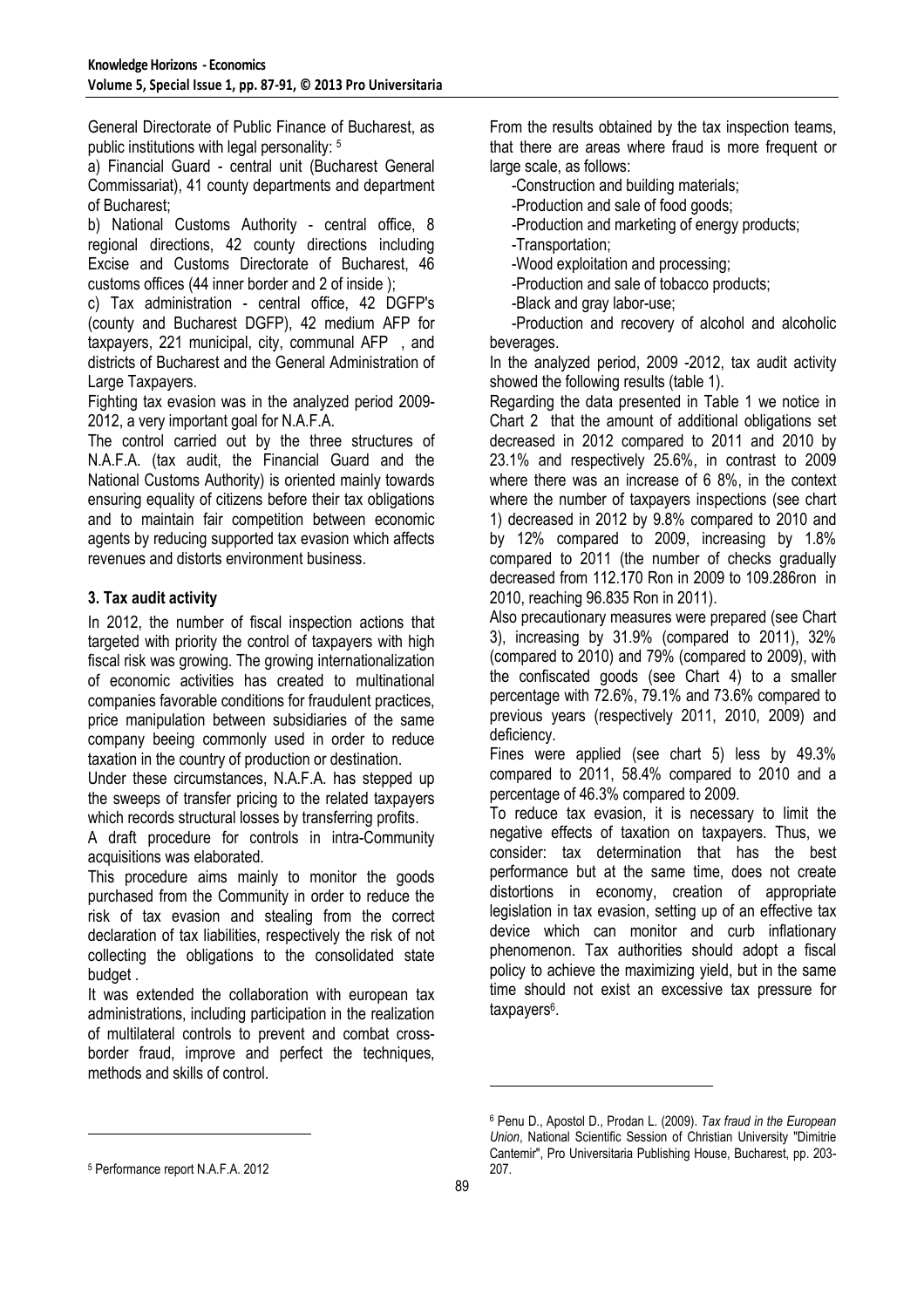| Indicator's name                                               | 2009    | 2010    | 2011    | 2012    | Percentage<br>variation | Percentage<br>variation | Percentage<br>variation |
|----------------------------------------------------------------|---------|---------|---------|---------|-------------------------|-------------------------|-------------------------|
|                                                                |         |         |         |         | (% )<br>2012/2009       | 2012/2010 (%)           | 2012/2011 (%)           |
| <b>Number</b><br>οf<br>checks<br>from<br>contributors          | 112.170 | 109.286 | 96.835  | 98.625  | 88                      | 90,2                    | 101,8                   |
| Additional obligations set                                     | 6.082   | 8.728   | 8.454,4 | 6.498,4 | 106,8                   | 74,4                    | 76,9                    |
| (mil. of ron)                                                  |         |         |         |         |                         |                         |                         |
| Value precautionary measures<br>(mil. of ron)                  | 1.948,1 | 2.642,3 | 2.645,4 | 3.488   | 179                     | 132                     | 131,9                   |
| Seizures (mil. of ron)                                         | 96,9    | 122,3   | 92,9    | 25,6    | 26,4                    | 20,9                    | 27,6                    |
| fines<br>Value<br>0f<br>contravention<br>applied (mil. of ron) | 43,2    | 55,8    | 46      | 23,2    | 53,7                    | 41,6                    | 50,3                    |

*Table 1.* Tax audit activity in the period 2009 – 2012

*Source:* Performance Report N.A.F.A. 2010 - 2012